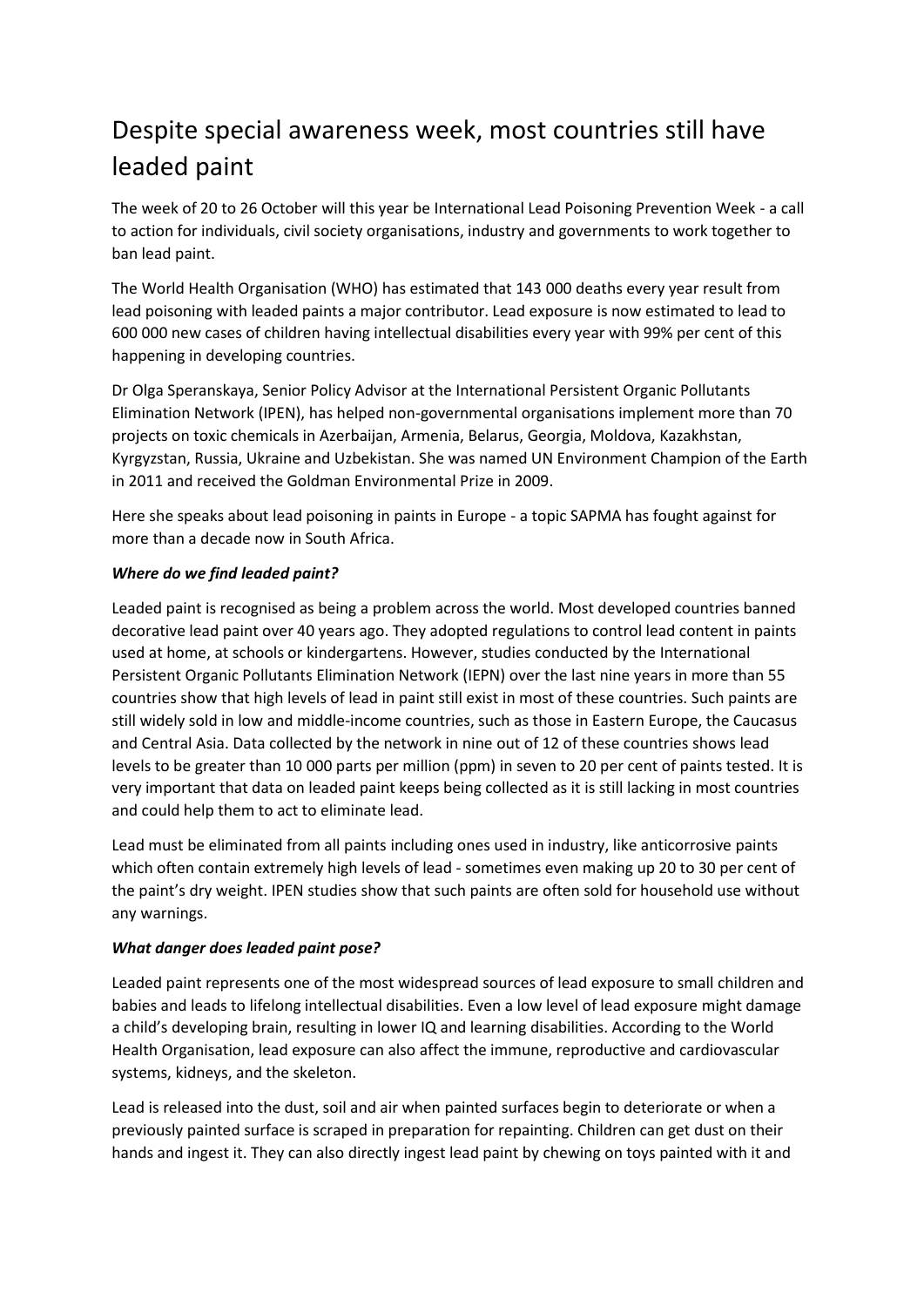may also pick up and swallow paint chips. This might be even more harmful for their health as the concentration of lead is normally higher in paint chips than in dust.

### *Is it possible for people and businesses to know whether paint contains lead?*

The best way for people to know that paint does not contain lead is for a country to adopt and enforce strong bans on lead paint. Consumers can read the list of ingredients on paint cans, yet labels generally do not carry meaningful information about lead content or the hazards of lead paint and in some cases are simply wrong.

In some countries, national legislation requires information on the binding substance and solvents that the paint may contain, but not on lead. Paints tested by IPEN in various countries had labels indicating the name of the paint manufacturer, batch number and manufacturing or expiration date. There was no information about possible lead content or warnings on the effects of lead on children or babies.

IPEN has identified paints with high lead levels of above 10 000 ppm in nearly all countries studied. Some paint cans from these states were marked as not containing lead, despite laboratory analyses showing a high concentration.

#### *What can governments do?*

Governments can protect consumers' right to know about what chemicals are in the products they buy and hold the manufacturers and sellers responsible when they provide unreliable, insufficient or false information. In order to minimise lead exposure and provide consumers with an option to avoid lead paint purchases, manufacturers should be legally required to indicate the presence of lead in their products and warn of the possible danger to health from lead exposure.

There is also a concern that cheap paints are purchased for inside and outside schools and hospitals for example. The lead content of these paints has typically never been examined. Banning lead paint should therefore be included in public procurement policy.

Online and chain stores can also cause a significant problem. They often order small number of paints under unknown names. When all cans are sold, they order more of the same paint but under a different name, making it hard to monitor.

In some countries, paint manufacturers complained that chain stores often order paints from smallscale manufactures which do not follow high environmental standards and try to produce cheap paints for less. This is a troubling situation harming responsible paint producers.

To ensure there is no leaded paint on the national markets, governments have to develop and enforce legislation to control lead in paints. However, according to an IPEN report from 2017, paints with prohibited lead content continue to be manufactured and sold in several countries where regulatory controls have entered into force.

This mainly happens because countries lack a strategy and budget for monitoring and enforcing of leaded paint regulations.

The majority of developing countries and countries in transition do not have accredited laboratories that have the capacity to test lead in paints. To improve the situation, governments need to establish a relationship with an accredited lab or have national labs get accredited through the Environmental Lead Proficiency Analytical Testing programme for analysing samples of lead in paint.